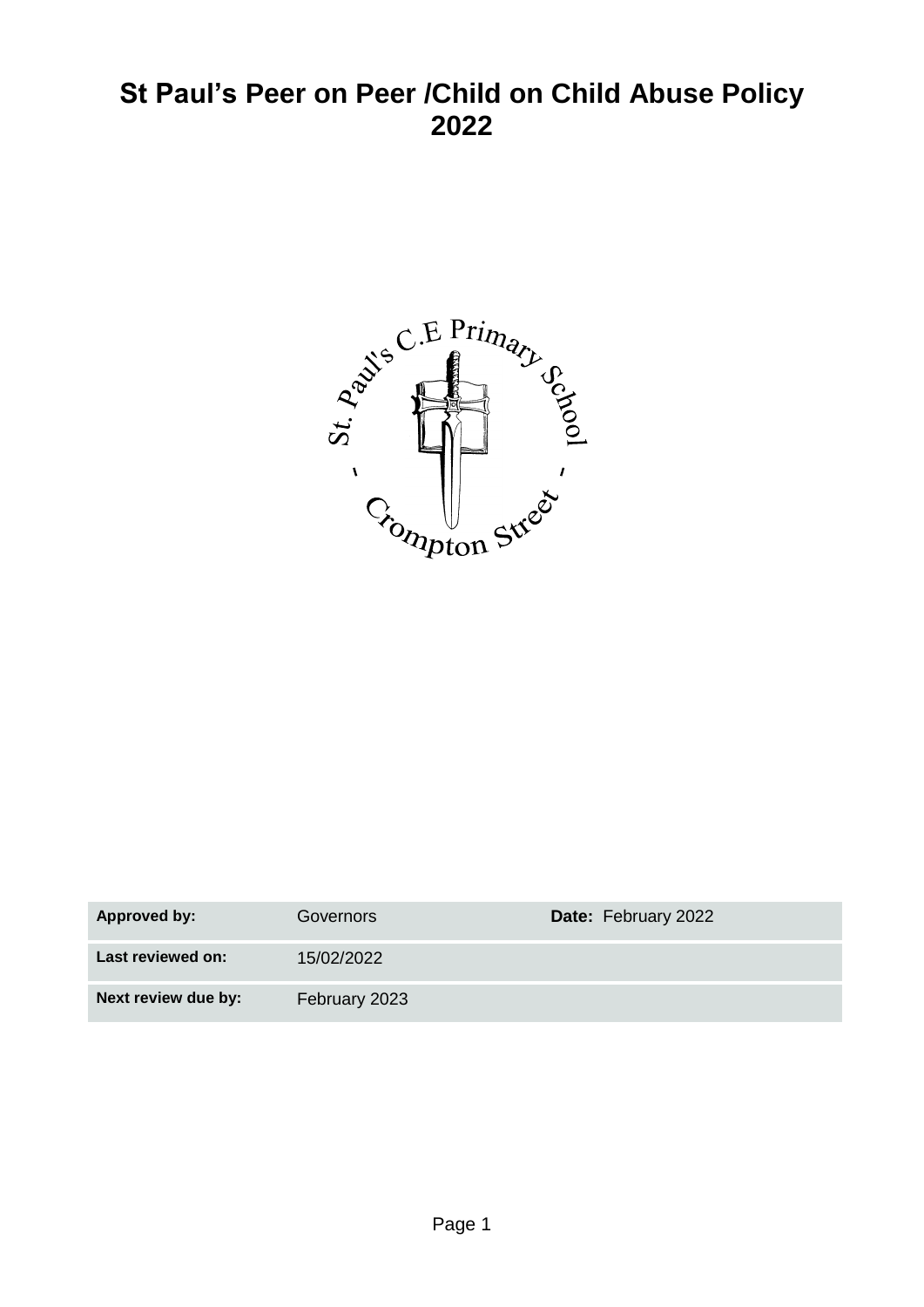#### **Introduction**

Keeping Children Safe in Education 2021, (page 36). states that Governing bodies and proprietors should ensure that their child protection policy includes:

• procedures to minimise the risk of peer on peer abuse;

• the systems in place (and they should be well promoted, easily understood and easily accessible) for children to confidently report abuse, knowing their concerns will be treated seriously;

• how allegations of peer on peer abuse will be recorded, investigated and dealt with;

• clear processes as to how victims, perpetrators and any other children affected by peer on peer abuse will be supported;

• a recognition that even if there are no reported cases of peer on peer abuse, such abuse may still be taking place and is simply not being reported;

• a statement which makes clear there should be a zero-tolerance approach to abuse, and it should never be passed off as "banter", "just having a laugh", "part of growing up" or "boys being boys" as this can lead to a culture of unacceptable behaviours and an unsafe environment for children;

• recognition that it is more likely that girls will be victims and boys' perpetrators, but that all peer on peer abuse is unacceptable and will be taken seriously; and

• the different forms peer on peer abuse can take, such as:

o bullying (including cyberbullying, prejudice-based and discriminatory bullying); o abuse in intimate personal relationships between peers;

o physical abuse which can include hitting, kicking, shaking, biting, hair pulling, or otherwise causing physical harm;

o sexual violence and sexual harassment. Part five of this guidance and Sexual violence and sexual harassment between children in schools and colleges sets out how schools and colleges should respond to reports of sexual violence and sexual harassment;

o Consensual and non-consensual sharing of nudes and semi-nude images and/or videos (also known as sexting or youth produced sexual imagery): the policy should include the school or college's approach to it.

o causing someone to engage in sexual activity without consent, such as forcing someone to strip, touch themselves sexually, or to engage in sexual activity with a third party

o upskirting (which is a criminal offence), which typically involves taking a picture under a person's clothing without their permission, with the intention of viewing their genitals or buttocks to obtain sexual gratification, or cause the victim humiliation, distress, or alarm; and o initiation/hazing type violence and rituals.

The guidance also states that Governing bodies and proprietors should ensure their child protection policy reflects the fact that additional barriers can exist when recognising abuse and neglect in this group of children (Children with special educational needs (SEN) and disabilities) These can include being more prone to peer group isolation than other children and the potential for children with SEN and disabilities being disproportionally impacted by behaviours such as bullying, without outwardly showing any signs. (page 45)

While it is recommended that Peer on Peer/Child on Child abuse is associated with the School Safeguarding Protection Policy, due to the sensitive nature and specific issues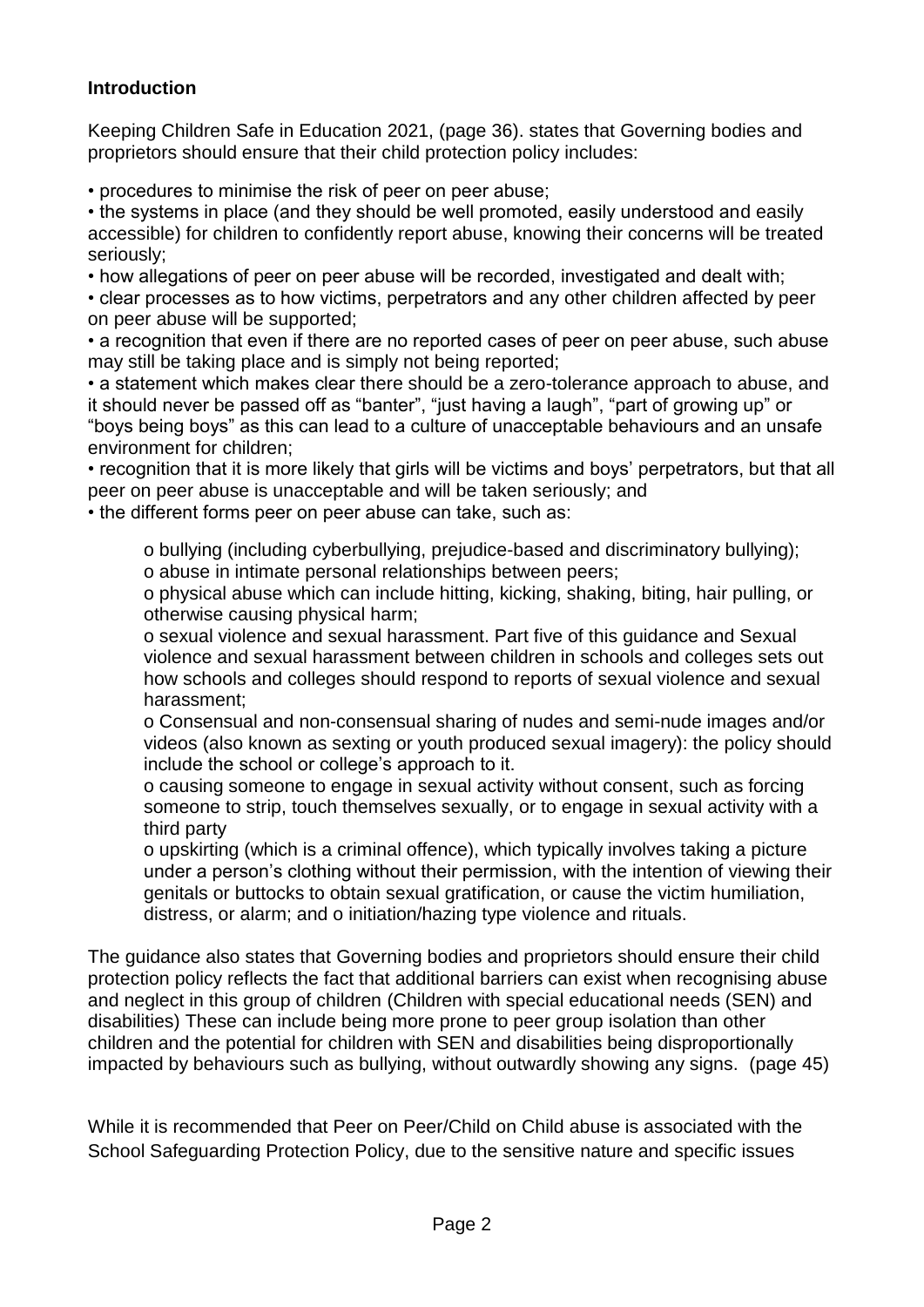involved with peer on peer abuse, this separate policy guidance template has been completed to annex to your School Safeguarding Protection Policy.

At St. Paul's we are committed to the prevention, early identification and appropriate management of peer on peer abuse and to ensure that any form of peer on peer abuse or sexually harmful behaviour is dealt with immediately and consistently. This will reduce the extent of harm to the young person and minimise the potential impact on that individual child's emotional and mental health and well-being.

This policy applies to governors, members of staff including volunteers.

# **Definition**

Children can abuse other children. This is generally referred to as peer on peer abuse and can take many forms.

Peer-on-peer abuse is any form of physical, sexual, emotional and financial abuse, and coercive control exercised between children, and within children's relationships (both intimate and non-intimate), friendships, and wider peer associations.

Online peer-on-peer abuse is any form of peer-on-peer abuse with a digital element, for example, sexting, online abuse, coercion and exploitation, peer-on-peer grooming, threatening language delivered via online means, the distribution of sexualised content, and harassment.

There is no clear boundary between incidents that should be regarded as abusive and incidents that are more properly dealt with as bullying, sexual experimentation etc. This is a matter of professional judgement.

If one child or young person causes harm to another, this should not necessarily be dealt with as abuse: bullying, fighting and harassment between children are not generally seen as child protection issues. However, it may be appropriate to regard a young person's behaviour as abusive if:

- There is a large difference in power (for example age, size, ability, development) between the young people concerned; or
- The perpetrator has repeatedly tried to harm one or more other children; or
- There are concerns about the intention of the alleged young person.

If the evidence suggests that there was an intention to cause severe harm to the victim, this should be regarded as abusive whether or not severe harm was actually caused.

# **Vulnerabilities**

As a school we will recognise any child can be vulnerable to peer on peer/ child on child abuse including

- Individual and situation factors can increase a child's vulnerabilities to abuse by their peers such as the sharing of an image or photograph
- Children who are socially isolated from their peers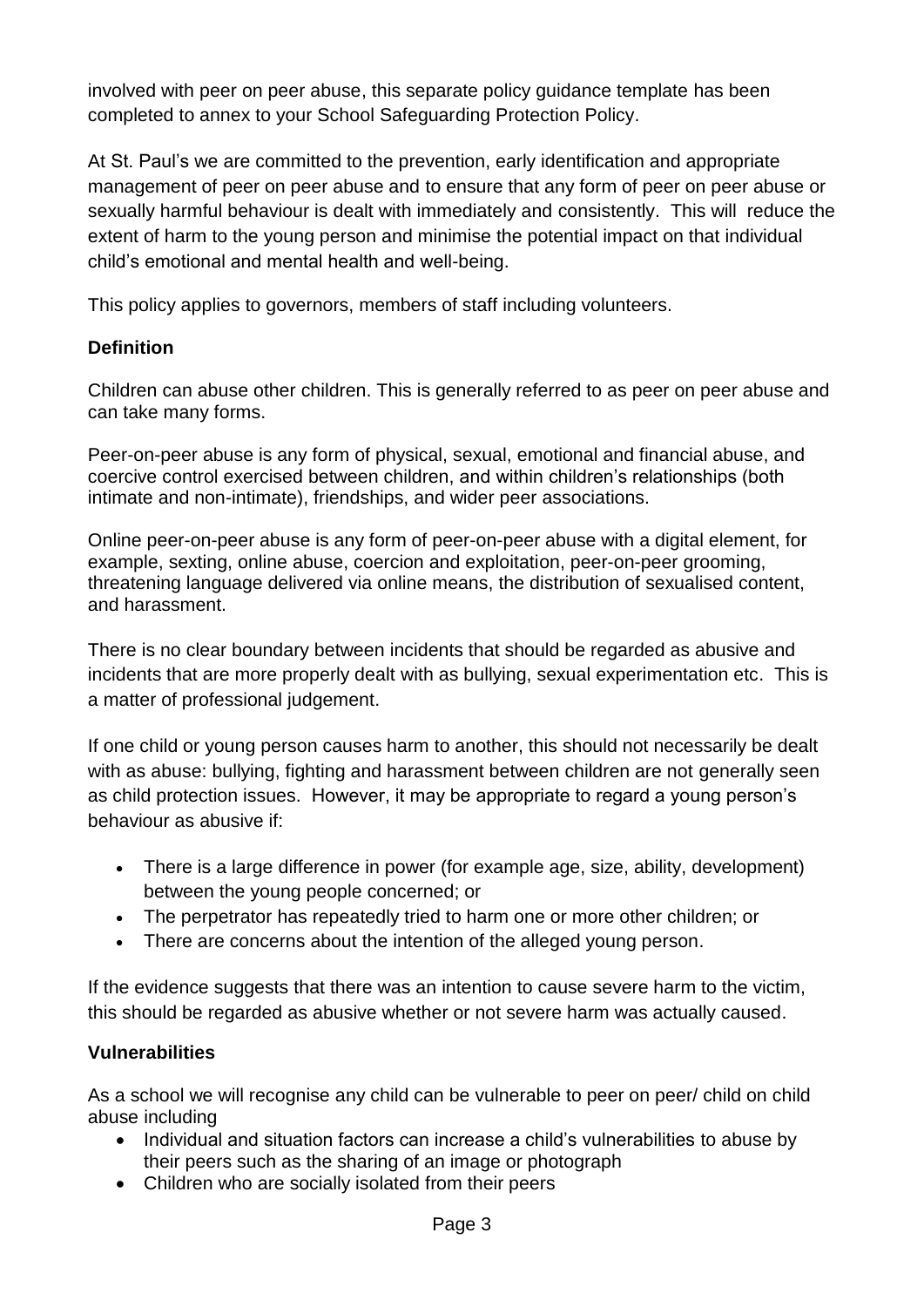- Children who are questioning or exploring their sexuality may also be particularly vulnerable to abuse
- Children with certain characteristics such as sexual orientation, ethnicity, race or religious beliefs
- Children with Special Educational Needs and/or Disabilities (SEND) are three times more likely to be abused than their peers without SEND,

# **Prevention**

As a school we will minimise the risk of allegations against other pupils by:-

- In line with the Relationships Education, Relationships and Sex Education (RSE) and Health Education statutory guidance 2019, providing a developmentally appropriate PSHE syllabus which develops pupils understanding of acceptable behaviour, keeping themselves safe, the nature of peer on peer abuse and what is meant by consent
- Having a robust Online and Mobile Technology safety programme which develops pupil's knowledge, understanding and skills, to ensure personal safety and self protection when using the internet and social networking
- Having robust monitoring and filtering systems in place to ensure pupils are safe and act appropriately when using information technology in school
- Having systems in place for any pupil to raise concerns with staff, knowing that they will be listened to, believed and valued in a non-judgemental environment
- Delivering targeted work on assertiveness and keeping safe to those pupils identified as being at risk
- Developing robust risk assessments & providing targeted work for pupils identified as being a potential risk to other pupils
- Creating a safe culture in school by implementing policies and procedures that address peer on peer abuse and harmful attitudes, promoting healthy relationships and attitudes to gender and sexuality

# **Allegations against other pupils which are safeguarding issues**

Occasionally, allegations may be made against pupils by other young people in the school, which are of a safeguarding nature. Safeguarding issues raised in this way may include physical abuse, emotional abuse, sexual abuse, teenage relationship abuse and sexual exploitation, bullying, cyber bullying and sexting. It should be considered as a safeguarding allegation against a pupil if some of the following features are present.

The allegation: -

- Is made against an older pupil and refers to their behaviour towards a younger pupil or a more vulnerable pupil
- Is of a serious nature, possibly including a criminal offence
- Raises risk factors for other pupils in the school
- Indicates that other pupils may have been affected by this student
- Indicates that young people outside the school may be affected by this student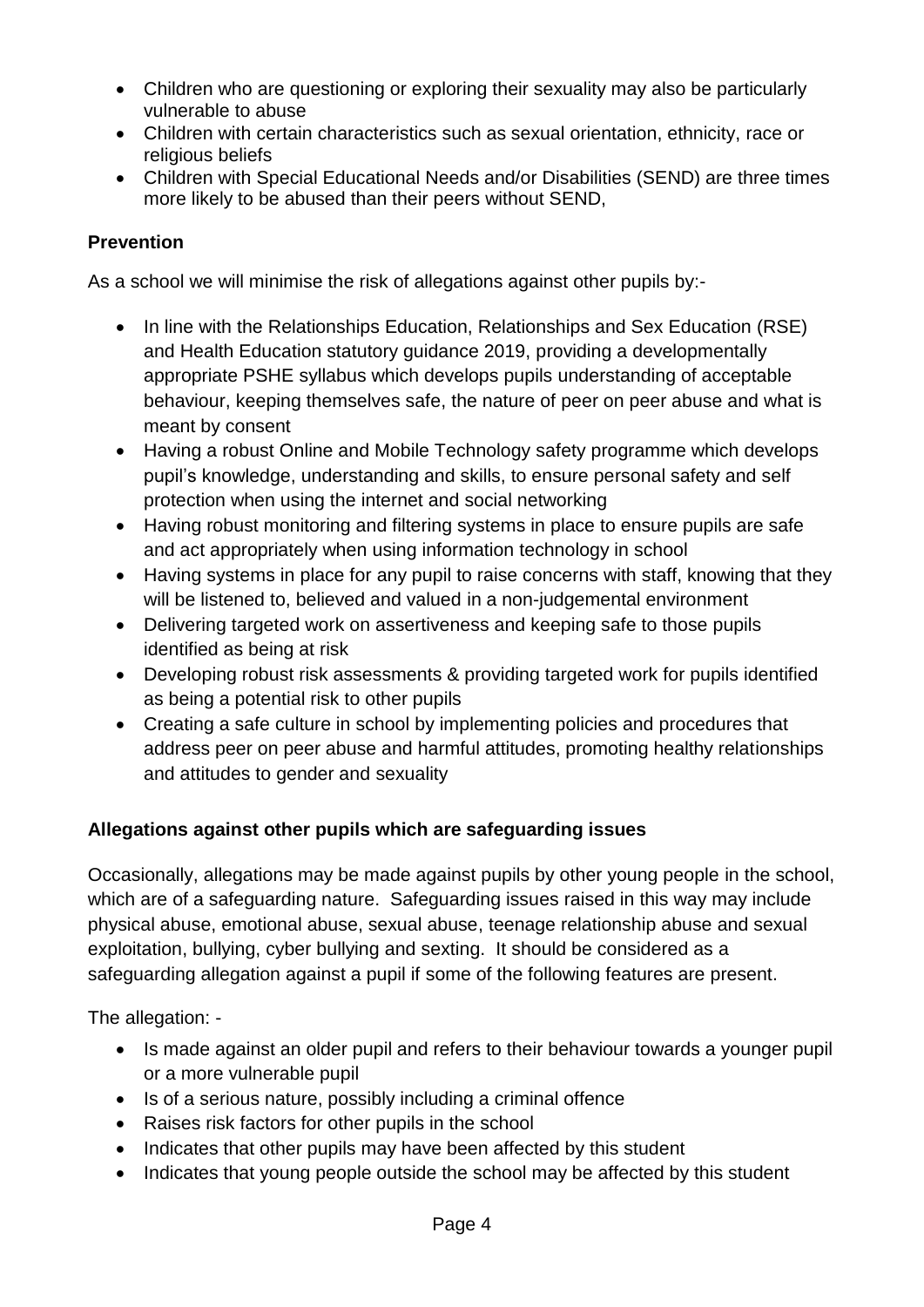Examples of safeguarding issues against a pupil could include:

#### **Sexual Violence and Sexual Harassment**

#### **Sexual Violence**

Children can, and sometimes do, abuse their peers in a sexually violent way. Sexual violence refers to sexual offences under the Sexual Offences Act 2003105 as described as **Rape:** A person (A) commits an offence of rape if: he intentionally penetrates the vagina, anus or mouth of another person (B) with his penis, B does not consent to the penetration and A does not reasonably believe that B consents.

**Assault by Penetration**: A person (A) commits an offence if: s/he intentionally penetrates the vagina or anus of another person (B) with a part of her/his body or anything else, the penetration is sexual, B does not consent to the penetration and A does not reasonably believe that B consents.

**Sexual Assault:** A person (A) commits an offence of sexual assault if: s/he intentionally touches another person (B), the touching is sexual, B does not consent to the touching and A does not reasonably believe that B consents

#### **Physical Abuse**

Physical abuse may include, hitting, kicking, nipping, shaking, biting, hair pulling, or otherwise causing physical harm to another person. There may be many reasons why a child harms another and it is important to understand why a young person has engaged in such behaviour, including accidentally, before considering the action or sanctions to be undertaken.

#### **Sexual Harassment**

Child on child Sexual Harassment is unwanted conduct of a sexual nature' that can occur online and offline. Sexual harassment is likely to: violate a child's dignity, and/or make them feel intimidated, degraded or humiliated and/or create a hostile, offensive or sexualised environment.

Sexual harassment can include:

- sexual comments, such as: telling sexual stories, making lewd comments, making sexual remarks about clothes and appearance and calling someone sexualised names;
- sexual "jokes" or taunting;
- physical behaviour, such as: deliberately brushing against someone, interfering with someone's clothes (schools and colleges should be considering when any of this crosses a line into sexual violence - it is important to talk to and consider the experience of the victim) and displaying pictures, photos or drawings of a sexual nature; and
- online sexual harassment. This may be standalone, or part of a wider pattern of sexual harassment and/or sexual violence. It may include:
- non-consensual sharing of sexual images and videos;
- sexualised online bullying;
- unwanted sexual comments and messages, including, on social media; and
- sexual exploitation; coercion and threats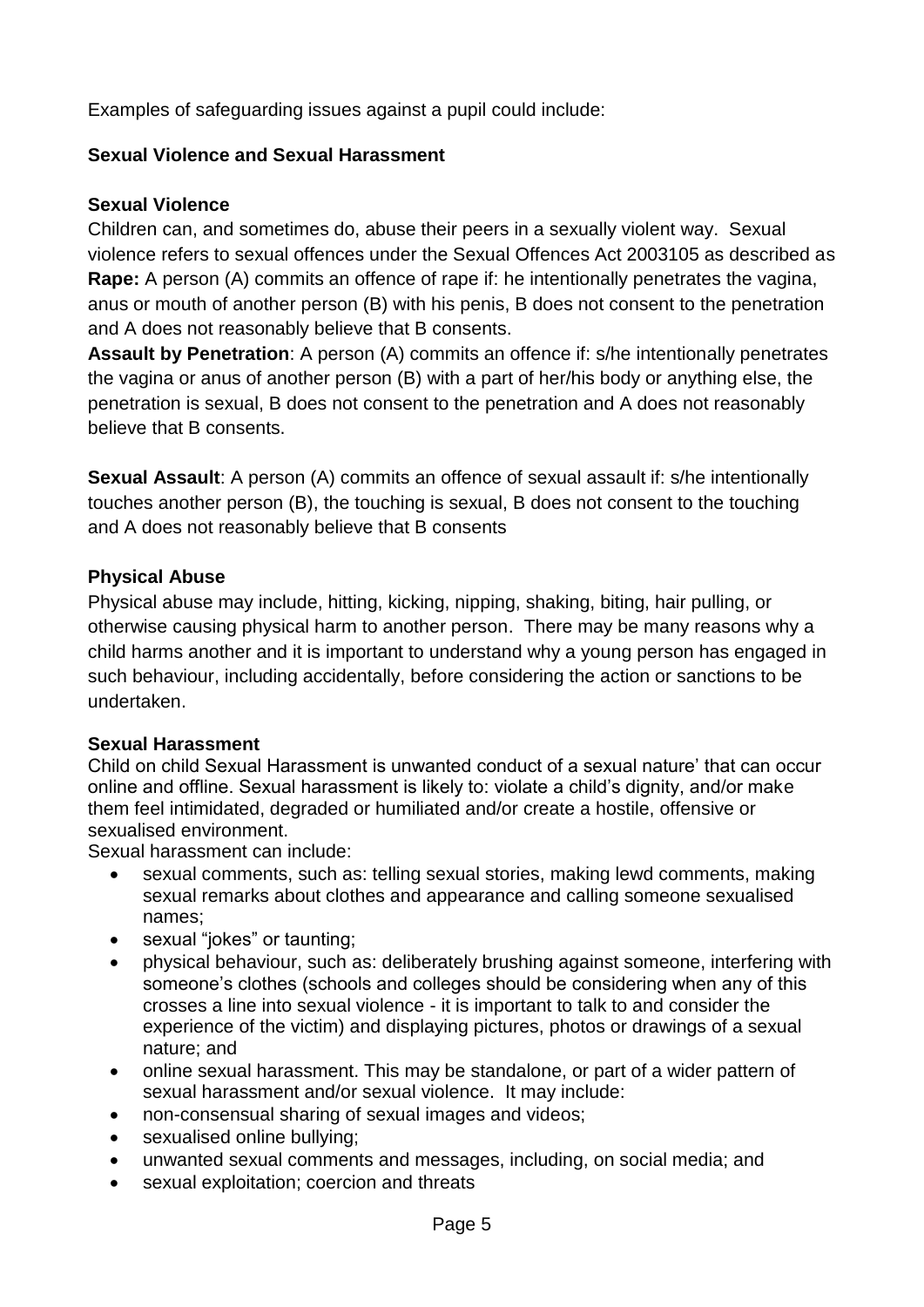# **Bullying**

Bullying is unwanted, aggressive behaviour among school aged children that involves a real or perceived power imbalance. The behaviour is repeated, or has the potential to be repeated, over time. Both young people who are bullied and who bully others may have serious, lasting problems.

In order to be considered bullying, the behaviour must be aggressive and include:

- An Imbalance of Power: Young people who bully use their power—such as physical strength, access to embarrassing information, or popularity—to control or harm others. Power imbalances can change over time and in different situations, even if they involve the same people.
- Repetition: Bullying behaviours happen more than once or have the potential to happen more than once.

Bullying includes actions such as making threats, spreading rumours, attacking someone physically or verbally or for a particular reason e. g. size, hair colour, race, gender, sexual orientation, and excluding someone from a group on purpose.

# **Cyber bullying**

Cyber bullying is the use of phones, instant messaging, e-mail, chat rooms or social networking sites such as Facebook and Twitter to harass threaten or intimidate someone for the same reasons as stated above. It is important to state that cyber bullying can very easily fall into criminal behaviour under the Communications Act 2003, Section 127 which states that electronic communications which are grossly offensive or indecent, obscene or menacing, or false, used again for the purpose of causing annoyance, inconvenience or needless anxiety to another could be deemed to be criminal behaviour. If the behaviour involves the taking, sharing or distributing indecent images of young people under the age of 18, then this is also a criminal offence under the Sexual Offences Act 2003. Outside of the immediate support young people may require in these instances, if a child is 10 and above, the school will have no choice but to involve the police to investigate these situations.

# **Sexting**

Sexting is when someone sends or receives a sexually explicit text, image or video. This includes sending 'nude pics', 'rude pics' or 'nude selfies'. Pressuring someone into sending a nude picture can happen in any relationship and to anyone, regardless of their age, gender or sexual preference. However, once the image is taken and sent, the sender has lost control of the image and these images could end up anywhere. By having in their possession, or distributing, indecent images of a person under 18 on to someone else, young people are not even aware that they could be breaking the law as stated as these are offences under the Sexual Offences Act 2003.

#### **Emotional Abuse**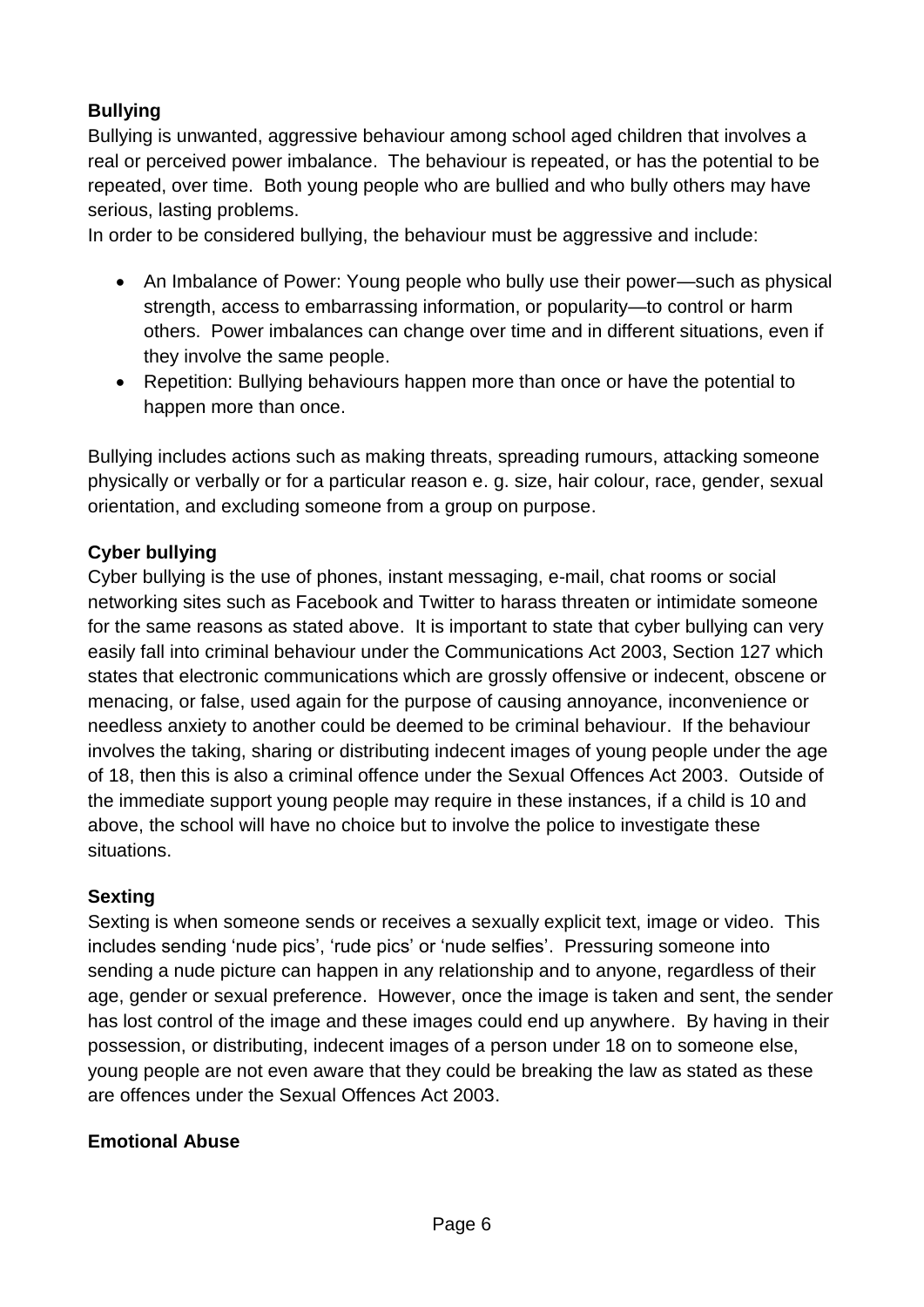Can include blackmail or extortion and may also includes threats and intimidation. This harmful behaviour can have a significant impact on the mental health and emotional wellbeing of the victim and can lead to self harm.

# **Sexual Abuse and Harmful Sexual Behaviour**

Sexually harmful behaviour from young people is not always contrived or with the intent to harm others. There may be many reasons why a young person engages in sexually harmful behaviour and it may be just as distressing to the young person who instigates it as well as the young person it is intended towards. Sexually harmful behaviour may range from inappropriate sexual language, inappropriate role play, to sexually touching another or sexual assault/abuse. It can also include **i**ndecent exposure, indecent touching /serious sexual assaults or forcing others to watch pornography or take part in sexting**.** 

# **Teenage Relationship Abuse**

Teenage relationship abuse is defined as a pattern of actual or threatened acts of physical, sexual, and/or emotional abuse, perpetrated by an adolescent (between the ages of 13 and 18) against a current or former partner. Abuse may include insults, coercion, social sabotage, sexual harassment, threats and/or acts of physical or sexual abuse. The abusive teenager uses this pattern of violent and coercive behaviour, in a heterosexual or same gender relationship, in order to gain power and maintain control over the partner.

# **Sexual Exploitation**

This can include encouraging other young people to engage in inappropriate sexual behaviour or grooming and recruiting members of the peer group into being sexually exploited by other young people or adults. It can also include photographing or videoing other children performing indecent acts.

# **Initiation/hazing type violence and rituals.**

# **Identifying a child who is being abused by their peers**

The school will recognise that the signs that a child may be suffering from peer-on-peer/ child on child abuse can also overlap with signs indicating other types of abuse and can include:

- failing to attend school, disengaging from classes or struggling to carry out school related tasks to the standard ordinarily expected,
- physical injuries.
- experiencing difficulties with mental health and/or emotional wellbeing,
- becoming withdrawn and/or shy; experiencing headaches, stomach aches, anxiety and/or panic attacks; suffering from nightmares or lack of sleep or sleeping too much,
- broader changes in behaviour including alcohol or substance misuse,
- changes in appearance and/or starting to act in a way that is not appropriate for the child's age
- abusive behaviour towards others